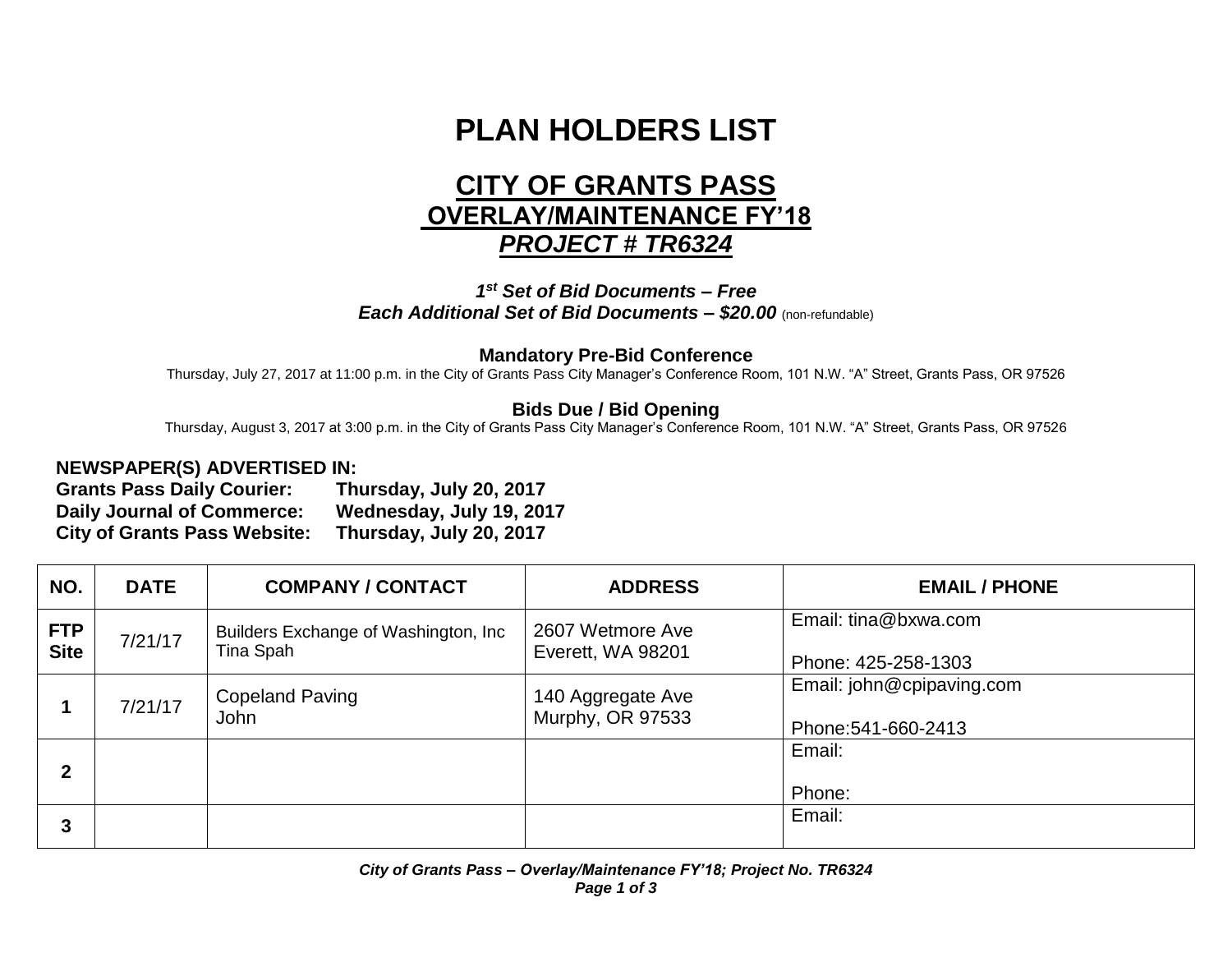|  |  | Phone. |
|--|--|--------|
|  |  |        |

| NO.                     | <b>DATE</b> | <b>COMPANY / CONTACT</b> | <b>ADDRESS</b> | <b>EMAIL / PHONE</b> |
|-------------------------|-------------|--------------------------|----------------|----------------------|
|                         |             |                          |                |                      |
|                         |             |                          |                | Email:               |
| $\overline{\mathbf{4}}$ |             |                          |                |                      |
|                         |             |                          |                | Phone:               |
|                         |             |                          |                | Email:               |
| $5\phantom{.0}$         |             |                          |                |                      |
|                         |             |                          |                | Phone:               |
|                         |             |                          |                | Email:               |
| $6\phantom{1}6$         |             |                          |                |                      |
|                         |             |                          |                | Phone:               |
|                         |             |                          |                | Email:               |
| $\overline{\mathbf{7}}$ |             |                          |                |                      |
|                         |             |                          |                | Phone:               |
|                         |             |                          |                | Email:               |
| 8                       |             |                          |                |                      |
|                         |             |                          |                | Phone:               |
|                         |             |                          |                | Email:               |
| 9                       |             |                          |                |                      |
|                         |             |                          |                | Phone:               |
|                         |             |                          |                | Email:               |
| 10                      |             |                          |                |                      |
|                         |             |                          |                | Phone:               |
|                         |             |                          |                | Email:               |
| 11                      |             |                          |                |                      |
|                         |             |                          |                | Phone:               |
|                         |             |                          |                | Email:               |
| 12                      |             |                          |                |                      |
|                         |             |                          |                | Phone:               |
|                         |             |                          |                | Email:               |
| 13                      |             |                          |                |                      |
|                         |             |                          |                | Phone:               |

*City of Grants Pass – Overlay/Maintenance FY'18; Project No. TR6324 Page 2 of 3*